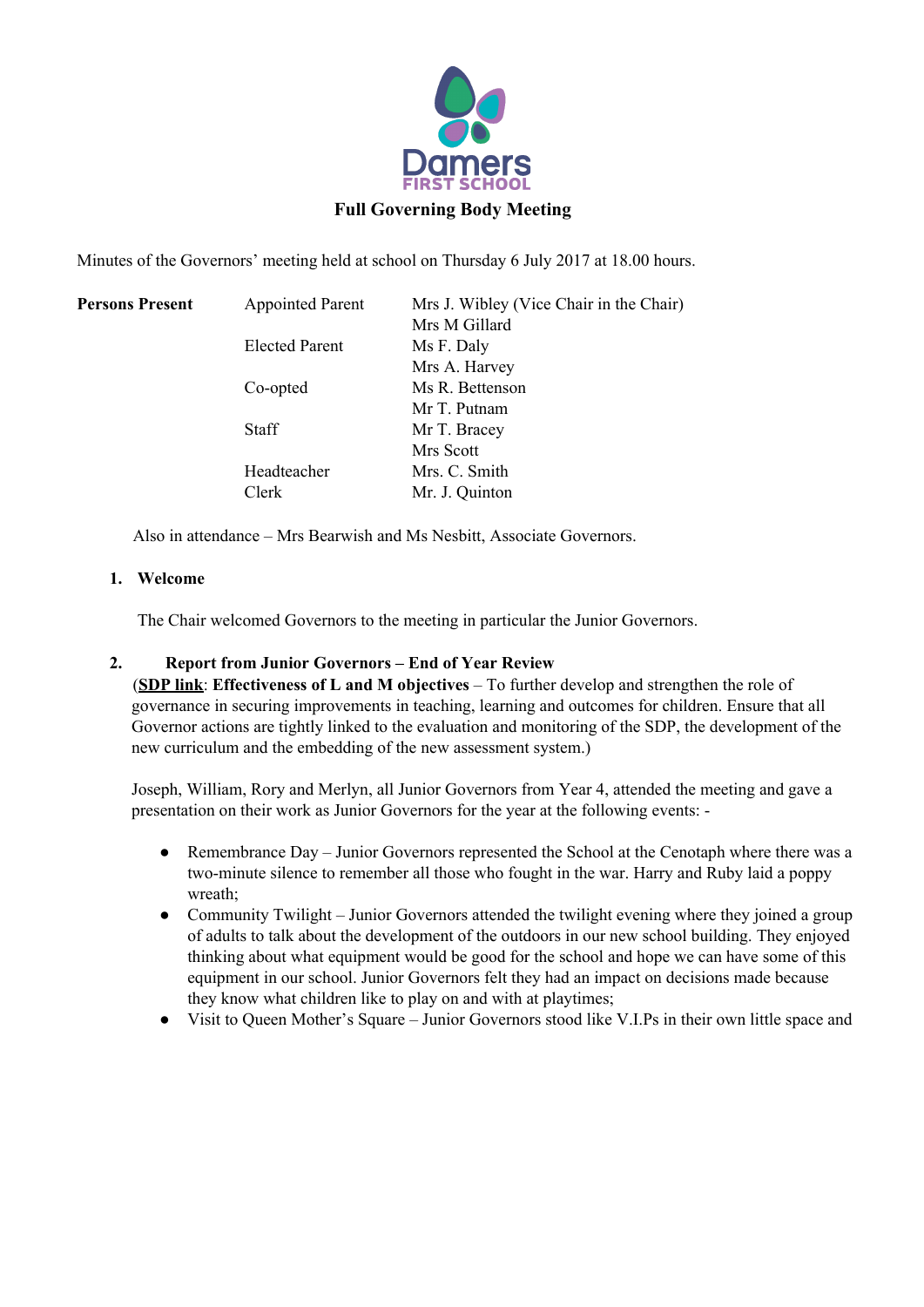

waited for a while to watch the queen arrive. When she arrived they all were very happy because they had never seen her before and because she is very important. They stood proud in their new school uniforms;

- Pupil Questionnaire Junior Governors went around their link classes and found out how children feel about many aspects of our school. They found out that children were happy at the school, they enjoy learning and feel safe. They discussed the results and agree with the outcome - Being happy at school is the most important thing for them;
- DASP Pupil Voice Conference at St Osmund's Mrs Kenny and Mrs Bearwish took William, Ruby and Matilda to St Osmund's to take part in a DASP community event. The children were invited to listen to a presentation from two visitors called Mike and Suzy talking about how they had been involved in the Calais Jungle camp supporting the refugees. They were asked to show support by writing letters to the Government and making spice bags. The spice bags each contained salt, stock cubes, chilli and garlic. These were sent to the camp for the refugees. It meant they could add flavour to the simple meals they cook on camp. They were also invited to look around the 'camp' created by the students at St Osmund's. Although it was great fun they decided it would be very challenging to be living in such conditions all the time;
- Accessible Use Policy Junior Governors helped to make the DASP AUP more child friendly. They drew a few pictures to go with it on how to be safe online and what not to do. They hope it will work and will keep people safe. It will go on our school website;
- New School visit Junior Governors visited Damers chapter 2 and it was so exciting when they saw our logo and motto on the front window. Later on, that day Mrs Smith got handed the keys It was a massive surprise for all of them;
- Heart Space decision Junior Governors have had lots of involvement in making decisions about our brand new school. The Heart Space vote - children devised some names for our heart space, took it to a vote and the 'Heart Space' was voted for. The other names suggested were The Butterfly Room, Cocoon, Hub and Hive. They think that some of the other names could be used for other rooms in the school, maybe the small group rooms once the school becomes established;
- Past Pupil Open Day There were so many visitors and they all seemed so happy to be back. Junior Governors think that the spirit of the old creaking place enchanted memories and helped to bring good times back to life. The elderly especially seemed as if the smiles on their faces had been and would be there forever! The way they smiled!! Junior Governors carried out a fact finding survey using a google form asking guests about their Damers experience. Many happily contributed and the children think that this helped them to remember the old and good times better. The Junior Governors also took lots of visitors on a tour of our old school;
- Damers Charter The Junior Governors looked at the school charter and thought it now needed an update and some butterflies. Some children created some designs and then they all came back together and they finally chose one: the new charter was designed by Rory. Ms Barnes is updating the charter with our new designs. Watch this space!!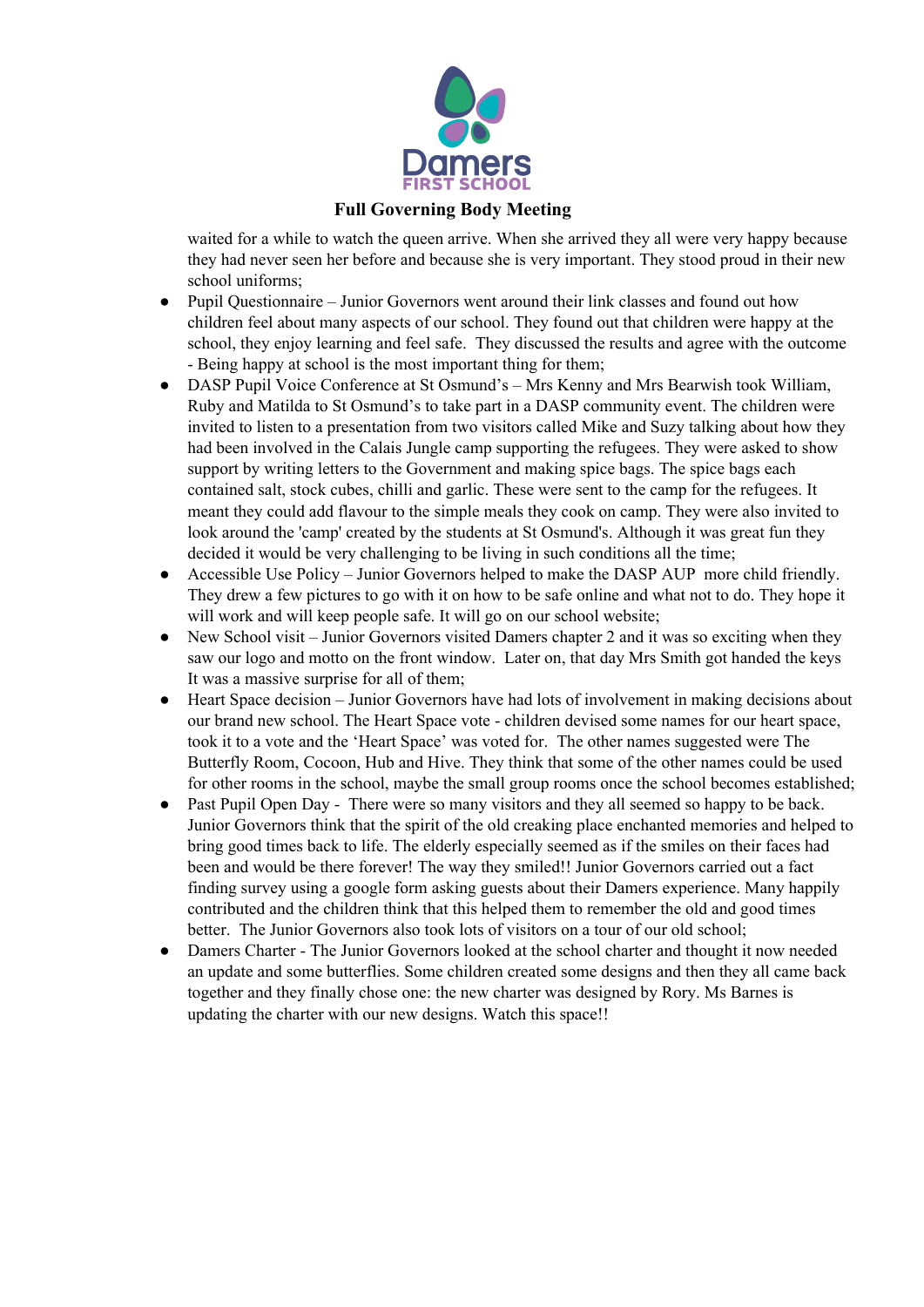

- Playground Trail Junior Governors worked with their link classes to find out ideas for a playground trail in the school and then put some of ideas down on paper and designed what they would like to have in a play trail at the school. They will pass their ideas onto Mrs Smith, Mrs Bearwish and Mrs O'Donnell;
- Bike Prizes Every year the Bike It Crew come and various intervals and they set us a challenge to see how many can come into school on their bikes or scooters. Mr Misun asked Junior Governors to write some letters to local companies to ask for bike prizes. They were lucky to be given some great prizes which helped get the school using their bikes and scooters more, particularly during the first few weeks of opening;
- Send My Friend to School The Send My Friend to School campaign brings together thousands of children from across the UK to speak up for the right to education. Junior Governors joined with all the other DASP schools to march through Dorchester sharing our messages with the public. The children carried out a petition and drummed up a lot of support for their cause. At The Corn Exchange there was a presentation to Oliver Letwin. Harry and Ellie in Skipper 4 wrote an amazing speech and presented it to Oliver Letwin.

The Chair thanked Junior Governors for a fascinating presentation and commented upon the incredible amount of work that had been achieved during the year. In answer to questions from Governors, one of the Junior Governors said that the highlight of their year was the Open Day for past pupils and that their favourite thing about the new school was the new school logo and how much it means to them.

### **3. Apologies for Absence**

Apologies were received and accepted from Mrs Moss.

### **4. Minutes.**

### *The minutes of the meeting held on 18 May 2017 were AGREED and accepted as an accurate record.*

**5. Matters Arising & Action Plan.** None

# **6. Declaration of Any Other Urgent Business & Declaration of Interest**

No declarations of interest were declared. Mrs Smith asked that the issue of Year 3 Numbers be considered as an urgent item of any other business.

### **7. Correspondence**

A. Resignations – Mrs Smith reported that three letters of resignation had been received from longstanding members of staff. All three had chosen to retire. Mrs Smith acknowledged the significant role that all three members had played in our school over the last 20-25 years and said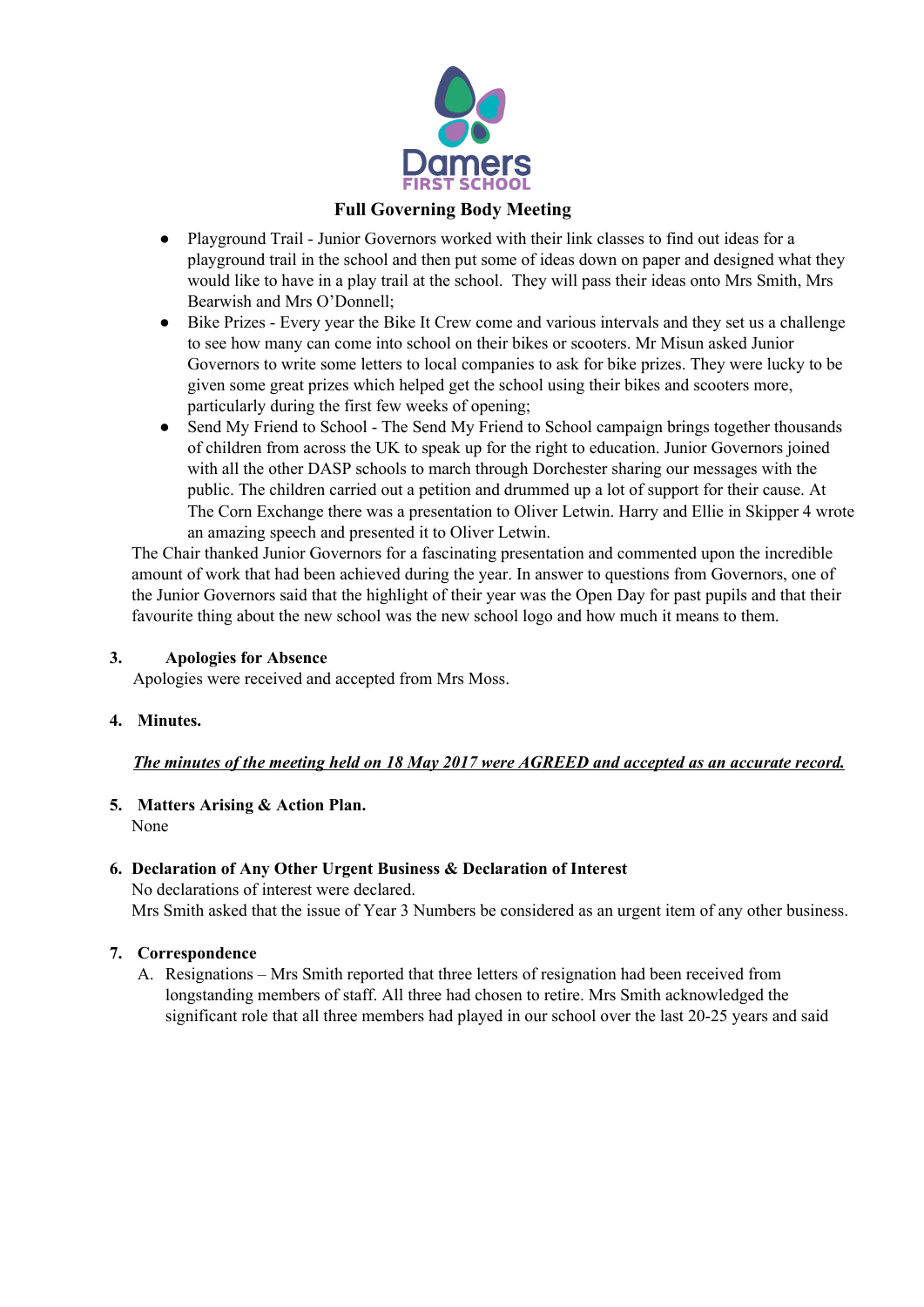

that all three would be very much missed, taking with them a skill set and wealth of experience that would be impossible to replace. She had written to the members of staff and the Chair would write on behalf of Governors.

B. Artsmark – Mrs Smith reported that we have just heard that the school has been awarded Artsmark Gold for the fifth time in succession. The Chair congratulated all involved and commented that it was a tremendous tribute to the school to have been repeatedly recognised over a continuous period of time.

### **8. Headteacher and Office Report**

**(SDP link**: **Effectiveness of L and M objectives** – To further develop and strengthen the role of governance in securing improvements in teaching, learning and outcomes for children Ensure that all Governor actions are tightly linked to the evaluation and monitoring of the SDP, the development of the new curriculum and the embedding of the new assessment system.)

The Headteacher apologised for the late circulation of her report. The full report can be found in the FGB pack but Mrs Smith went through the report briefly, highlighting key areas as follows: -

- Effectiveness of Leadership and Management a new leadership structure was introduced in September with the aim of securing greater accountability amongst senior / middle leaders. Strategic Leadership Groups (SLGs) had been established, each group has a specific development focus and is led by a member of the Senior Leadership Team (Curriculum, Inclusion and Outcomes) and are made up of middle leaders and other senior staff from across the school. This model was working well and had succeeded in securing greater ownership and accountability across the school. Coaching has now been built into the Performance Management process and other areas of professional development with varying levels of success. This will be developed further in the next school year.
- The School Improvement Group (SIG) continues to meet half termly and is now focused on the further development of rigorous monitoring activity. The most recent meeting which explored outcomes for EYFS, Year 1 phonics and KS1 data, highlighted the need for all governors to understand the full progress story across our school, particularly final outcomes for Year 4s and how this relates to starting points as it is often harder for us to prove progress at the initial key marker points given children's low starting levels and their attainment at the end of Year 1 or Year 2. This will be the focus of the next Governor Learning Walk in the autumn term.
- In addition to regular FGB and sub-committee meetings, individual members of the Governing Body continue to proactively engage in focused activities to strengthen and enhance the role of Governors within our school and to ensure that they are in a position to robustly hold senior leaders to account. These visits prove invaluable in terms of exploring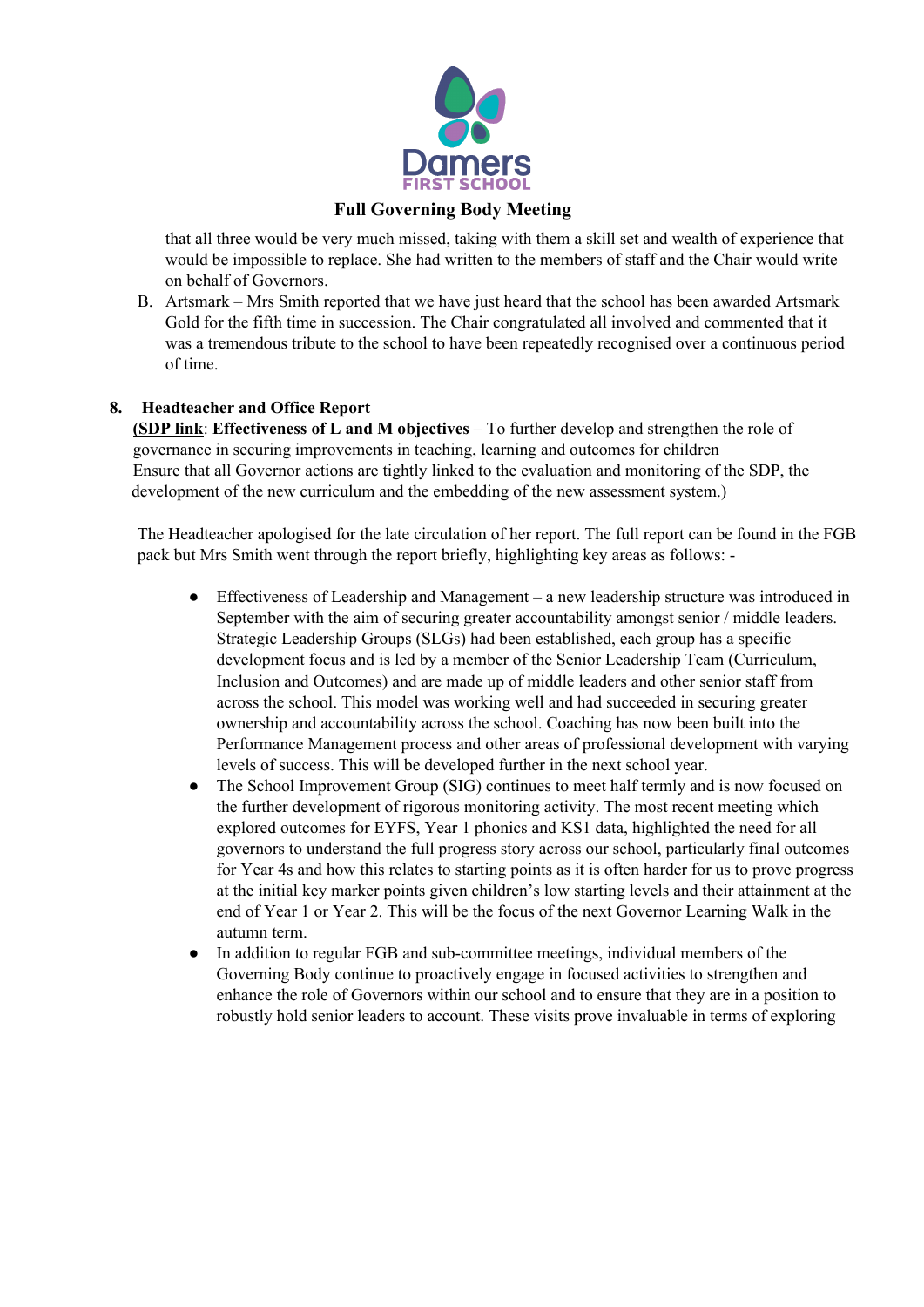

the reality of decisions made at governor level and monitoring the impact of the SDP – feedback from teachers and other staff involved in these visits has been extremely positive. Mrs Smith commented that this had been a particularly strong term in terms of governor monitoring activity and felt that governors were demonstrating greater confidence in their role in holding the senior leadership team to account. This was great to see and was resulting in further improvement.

- Quality of Teaching, Learning and Assessment The use of School Pupil Tracker Online (SPTO) to track and monitor children's progress within the new national curriculum continues to evolve. This provides a clear benchmark against age-related expectations as a summative tool but it continues to prove difficult to set ambitious and challenging targets and to track children's progress accurately within the new curriculum, apart from through individual records and books. Mrs Smith continues to look for an alternative approach to appropriate tracking.
- Interim measures remain in place to measure achievement at the end of KS1 and outcomes so far look more promising than they did at the same time last year.
- This term each class teacher has engaged in a PPM for SEND/ disadvantaged pupils alongside RN. Discussions are firmly fixed on outcomes for children. Teachers are becoming increasingly skilled in analysing this information, providing a clear summary at individual child level and adapting their practice in the light of highly effective evaluation. We are shifting the focus of these meetings in the autumn term to reflect our new focus on parental engagement as we recognise that this is key in terms of progress and children reaching their full potential.
- Following recent lesson observations, it is evident that we now have greater consistency across the school and effective marking and feedback techniques in place. It is a true indication of the quality of teaching in our school and a credit to our teachers that these lesson observations were of such high quality during a very tricky time in our school
- The new school has had a significant impact on personal development, behaviour and welfare across the school and we have now started to realise just how many challenges we coped with at Damers Rd.

Following a request from Governors Mrs Smith also reported on current punctuality data. It was clear that the new school had had a positive impact on parents and children with currently only half as many punctuality issues when comparing data from this term with data from last term. Governors recognised that the data was taken at different times of year and would like to continue to monitor this but also congratulated the senior leadership team on the planning that had gone into the logistics linked with the arrival at school which in itself was having a positive impact on punctuality. The school had made it much more difficult to be late and parents had responded to this. There had also been a significant shift in controlling access inside the school buildings which had resulted in a much swifter transition to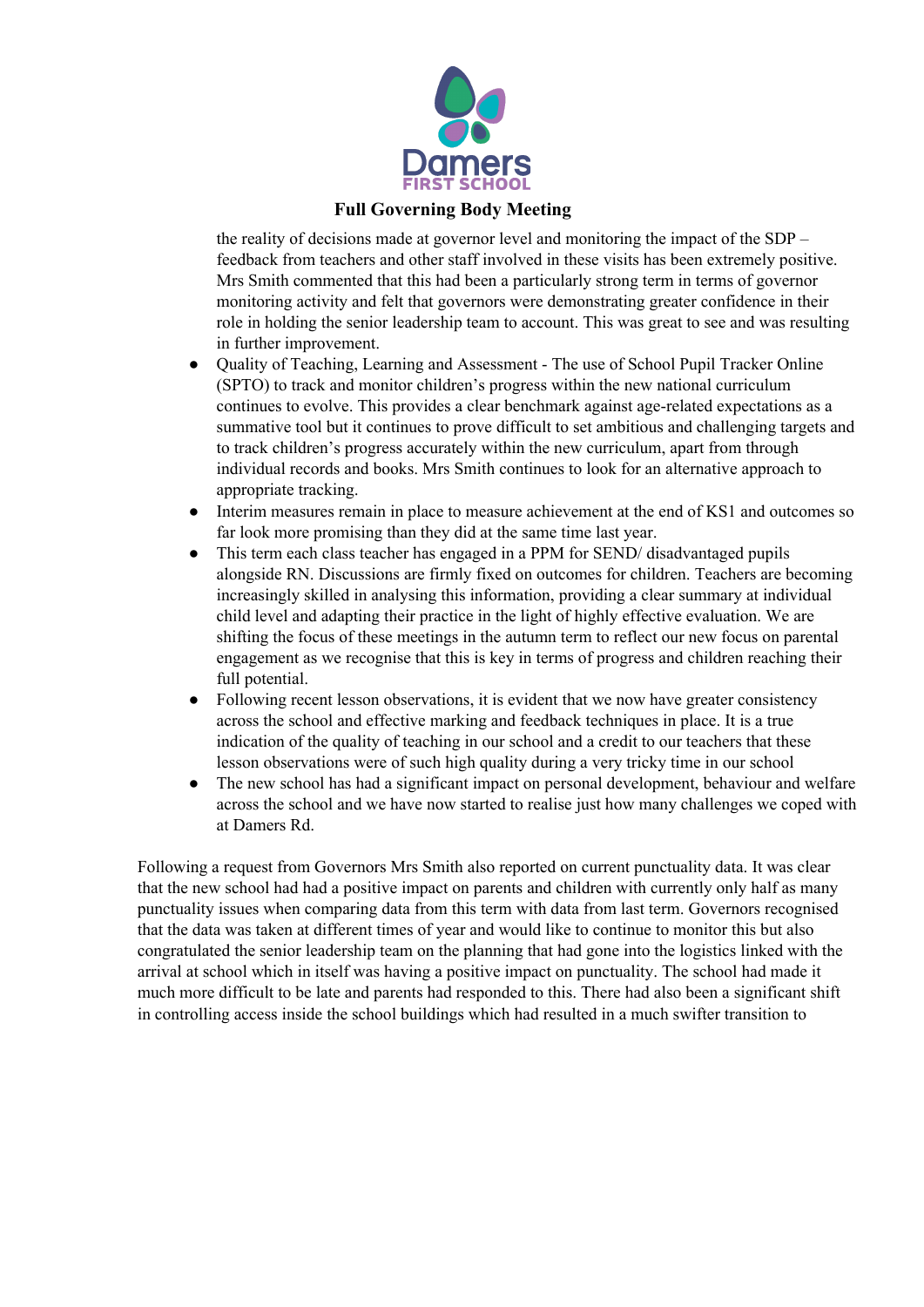

learning at the beginning of the day and a very calm start. Whilst this has been a great success in terms of outcomes for children, the leadership team are now focused on ensuring that parents do not feel excluded and the SDP next year will explore greater access specifically to learning opportunities within the school day.

Mrs Bearwish updated Governors on safeguarding within the school. There had not been any significant changes in terms of overall numbers in each category since the last full report. Whole school Prevent training has now been booked and will take place in November. The Lead Adviser for Safeguarding (Angela Burr) at DCC has retired and her successor had visited the school to introduce herself. During the visit AB had reviewed the school's Single Central Register and had confirmed that it was of an excellent standard. AB's replacement had also been briefed and was very impressed with the early intervention work and the range of parental support offered at the school.

Mrs Smith also reported on the outcome of the staff questionnaire that had been conducted in May. The outcome had been really positive and she was proud of her staff and felt that all credit should go to them for remaining so positive throughout an exhausting transition. Staff had raised some valid issues which have been noted and will be addressed. In response to questions from Governors Mrs Smith confirmed that a concern had been raised within the questionnaire concerning safety within the school at the new school site and that this was linked to the ongoing issues with DCC and the perimeter fencing on Gallows Down Lane. Although the site is secure she remained concerned regarding the security of the school boundary fence as work was still underway. The concerns expressed regarding the application of school policies related to confidentiality/ e-safety and specific staff had been continuously reminded of the need to lock computer screens when they were not at their desks. In terms of concerns regarding behaviour, all related to individual cases of challenging behaviour and the fact that many children with behavioural difficulties did not attract specific funding which could be used to provide the appropriate level of support.

Mrs Smith also informed Governors that the Hot School Meals contract was due to be renewed in September 2018. DCC had provided the school with three different options for renewing the contract; the renewal of the contract with the current contractor for 2 years; the renewal of the contract with a new supplier through a DCC framework agreement for 4 years; or finally for the school to make its own arrangements. The Finance Committee at its meeting on 20 June had agreed to pursue option 3. The timeline was for the contract tender to be issued in October with a final decision on the successful provider being made at Easter 2018.

Mrs Smith also drew Governors' attention to the Office report that outlined attendance figures and activity/events within the school during the summer term. Again Mrs Smith outlined the significant amount of activity and events that had taken place in the summer term in spite of the upheaval of the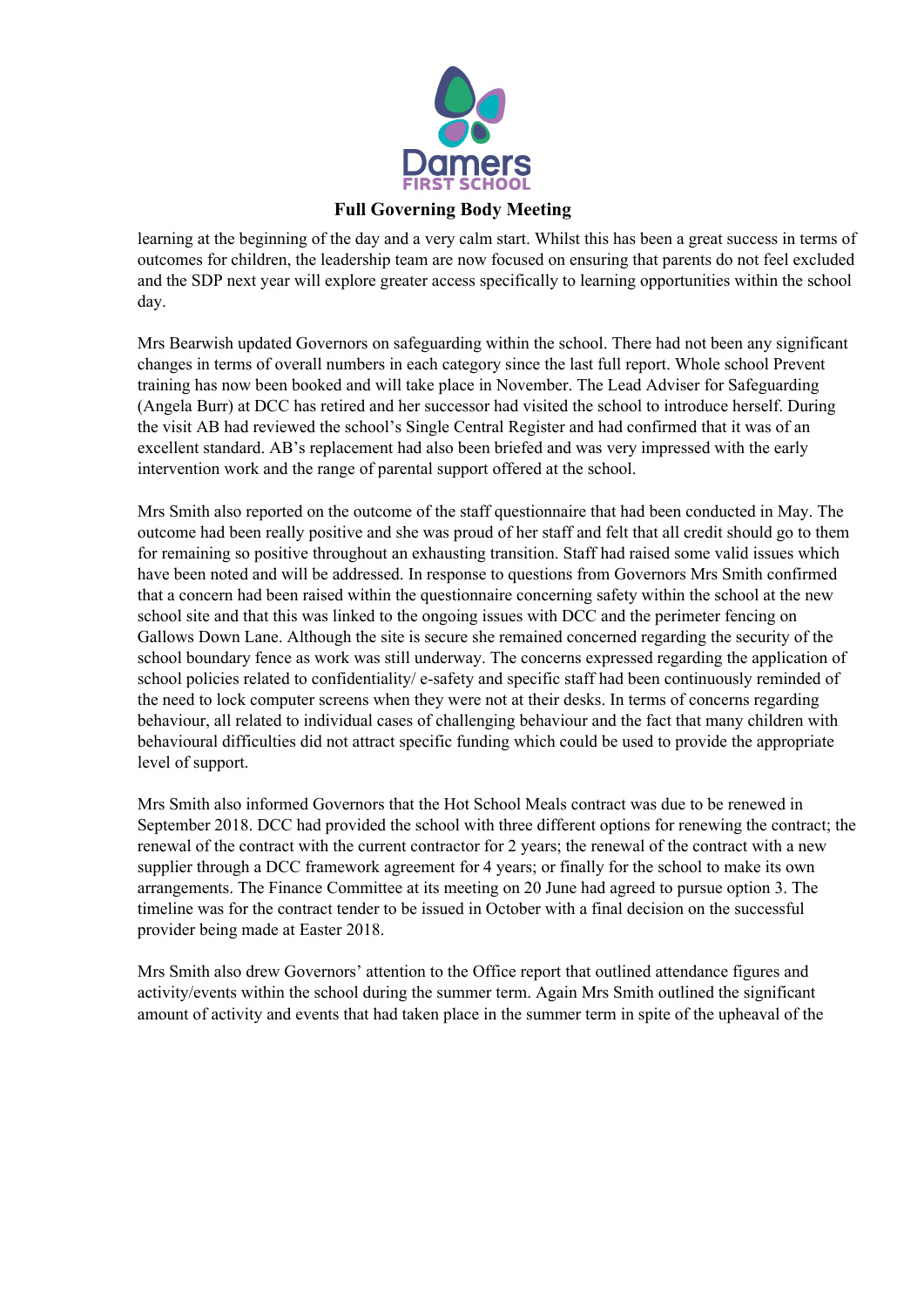

school move and again reiterated the commitment of the school staff in ensuring that nothing been lost during the move. There had been no fixed term exclusions or racist incidents.

#### **9. Business Plan and Invocation of Redundancy Policy and Procedures**

**(SDP link**: **Effectiveness of L and M objectives** – To further develop and strengthen the role of governance in securing improvements in teaching, learning and outcomes for children.)

Mrs Smith reported that unfortunately it had not been possible to schedule a meeting with the DCC Finance Officer to confirm the figures that would need to be included within the business plan report. On this basis HR had confirmed that it would be better to delay invoking the redundancy policy and procedures until this meeting had taken place on the 10 July. This would therefore be considered again at the FGB meeting in October.

### **10. SEF Review – EYFS Section**

**(SDP link**: **Effectiveness of L and M objectives** – To further develop and strengthen the role of governance in securing improvements in teaching, learning and outcomes for children Ensure that all Governor actions are tightly linked to the evaluation and monitoring of the SDP, the development of the new curriculum and the embedding of the new assessment system.)

Mrs Smith reported that it had not been possible to complete this in time for the meeting so with Governors' approval it was deferred until the next meeting of the FGB.

#### **11. SEP B and C Reports**

**(SDP link**: **Effectiveness of L and M objectives** – To further develop and strengthen the role of governance in securing improvements in teaching, learning and outcomes for children.)

Governors welcomed the two reports commenting that they were both positive and an honest description of where the school was. The triangulation of evidence contained within the SEP reports, evidence from governor learning walks, teacher lesson observations and the Heacteacher's report were all saying the same thing which was reassuring.

In response to governors' questions Mrs Smith confirmed that the school purchased a SEP package that included an "A" report in the Autumn, a "C" report in the spring that included a review of data, a "B" report that was used for a bespoke purpose and that this year had covered SEND / disadvantage, and finally a "D" report on headteacher performance management.

#### **12. Policy Review**

(**SDP link**: **Effectiveness of L and M Objectives** To establish a clearly defined role for all governors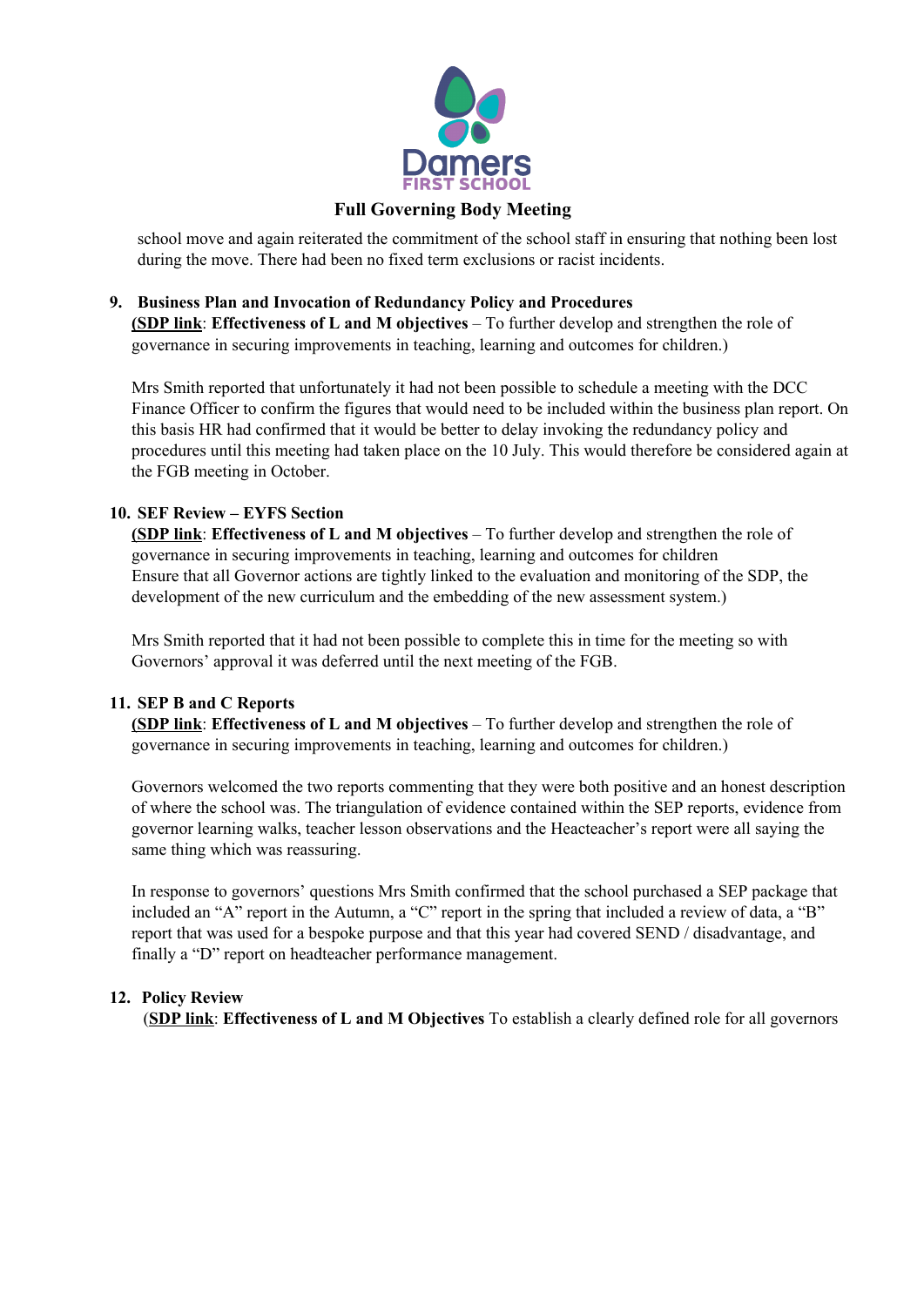

in securing accountability across the school.)

- A. **School Travel Plan –** Mrs Smith reported that the plan had been prepared but as part of that, surveys had to be conducted with staff, parents and children and the closing date for the surveys was the following day. As part of the reponses there had already been some concerns expressed by parents concerning road safety in Peverell Avenue East. The Duchy were to commence works soon to install raised tables as a traffic calming measure. The plan had to be submitted by the end of term as a requirement of the planning approval for the new school and would be completed once the outcomes of the survey had been collated.
- B. **Accessibility Plan –** Mrs Smith reported that Mrs Gillard, Ms Nesbitt, Mr Bracey and herself were working on this and it would be ready for consideration in September.

### **13. DASP Update**

**(SDP link**: **Effectiveness of L and M objectives** – To further develop and strengthen the role of governance in securing improvements in teaching, learning and outcomes for children. Ensure that all Governor actions are tightly linked to the evaluation and monitoring of the SDP, the development of the new curriculum and the embedding of the new assessment system.)

Mrs Smith reported that the DASP Annual Review had been written and provides a summary of all work carried out within the partnership in the last year and outcomes for children and that this would be circulated to all Governors. There had been some changes within DASP. DMIS no longer existed and the school now needed to consider whether to return to the BMIS scheme. Mrs Smith has asked DCC for some further advice on this given the warranties currently linked with the new build. The leadership of DASP changed every year and Mrs Smith was now the Chair for the year ahead.

### **14. Appointment of Chair and Vice Chair – Term of Office**

Governors were informed that prior to the appointment of the chair and vice chair taking place they should agree the term of office.

It was AGREED that the period of office should be one year.

### **15. Governor Visits/Training**

(**SDP Link Effectiveness of L and M objectives** – To further develop and strengthen the role of governance in securing improvements in teaching, learning and outcomes for children. To establish a clearly defined role for all governors in securing accountability across the school.)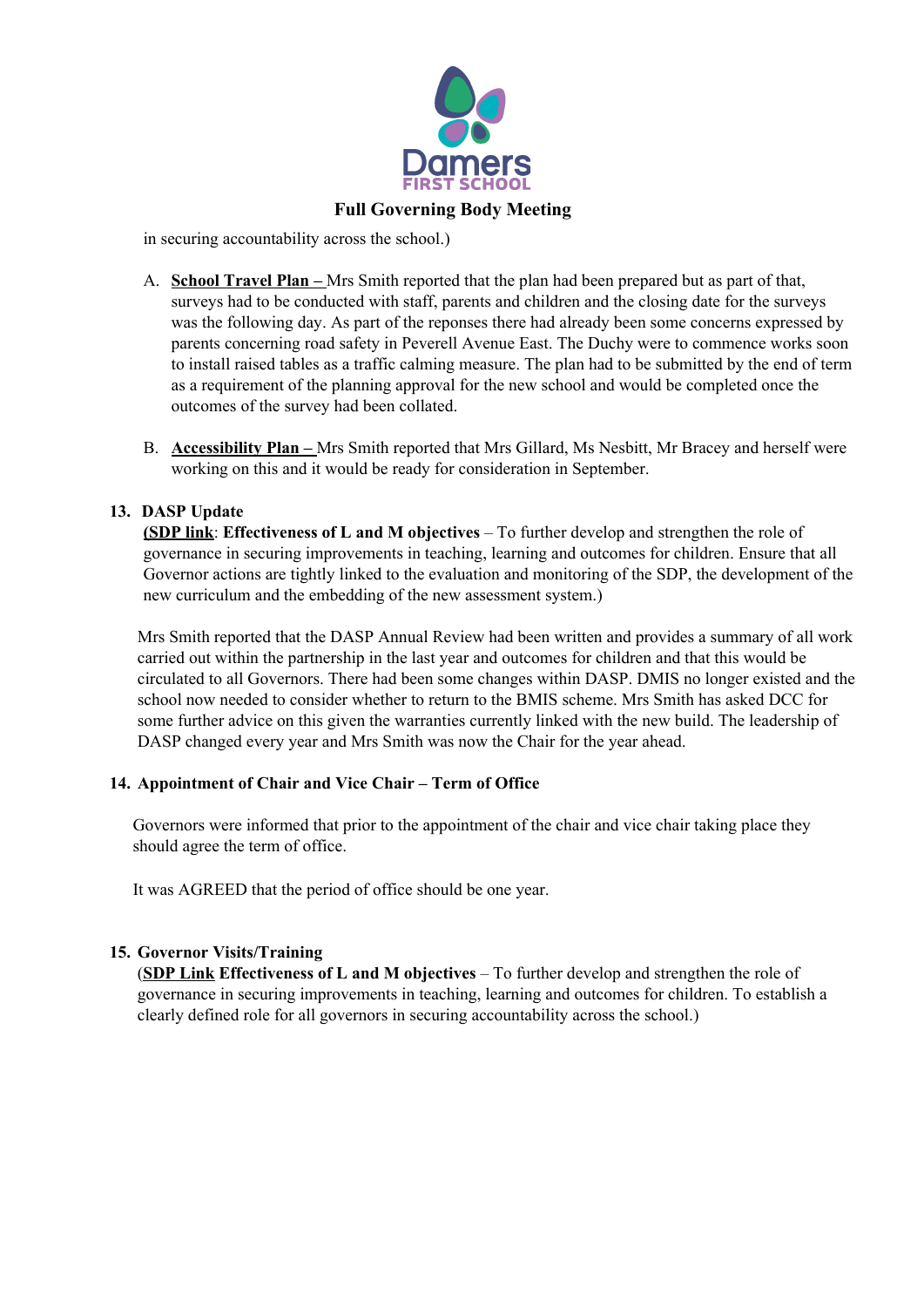

- A. **Governor Monitoring/Activity** Ms Bettenson referred to the WRAP training she had undertaken.
- B. **Governor Visits** Governors noted the details of recent visits undertaken by Mrs Wibley and Mrs Gillard and of the Learning Walk undertaken by Ms Bettenson, Ms Daly, Mr Putnam, Mrs Cheeseman and Mrs Gillard. It was noted that this had been a particularly active term in terms of governor monitoring and Mrs Smith thanked governors for their proactive engagement.
- C. **Training Update and Skills Audit** The Clerk referred to the most recent training update from DCC. Copies of the NGA Skills Audit had been placed in the governors' pack for the meeting and governors were asked to complete this and return to the Clerk as soon as possible.

### **16. Current Issues of Committees and Groups**.

**SDP link**: **Effectiveness of L and M objectives** – To further develop and strengthen the role of governance in securing improvements in teaching, learning and outcomes for children. Ensure that all Governor actions are tightly linked to the evaluation and monitoring of the SDP, the development of the new curriculum and the embedding of the new assessment system. **Quality of Teaching, Learning and Assessment Objective** -Further develop the role of governors in ensuring that the school maintains a sustainable and enhanced focus on arts-based provision.)

A. Report of Finance & Staffing Committee – Minutes of meeting 20 June 2017

Mrs Smith reported that discussions were ongoing with DCC regarding funding for the Base. The Memorandum of Understanding had not been signed. There were potentially significant budget issues involved in this issue.

| <b>From</b>               | $T_{0}$                 | <i>Account</i> | <b>Narrative</b>        |
|---------------------------|-------------------------|----------------|-------------------------|
| <b><i>Unallocated</i></b> | <b>STA Capitation</b>   | 1425.00        | <b>Reading journals</b> |
| <b><i>Unallocated</i></b> | <b>Music Capitation</b> | 1587.67        | Piano & Stool           |
| <b><i>Unallocated</i></b> | <b>STA Capitation</b>   | 113.46         | <b>Flagpole</b>         |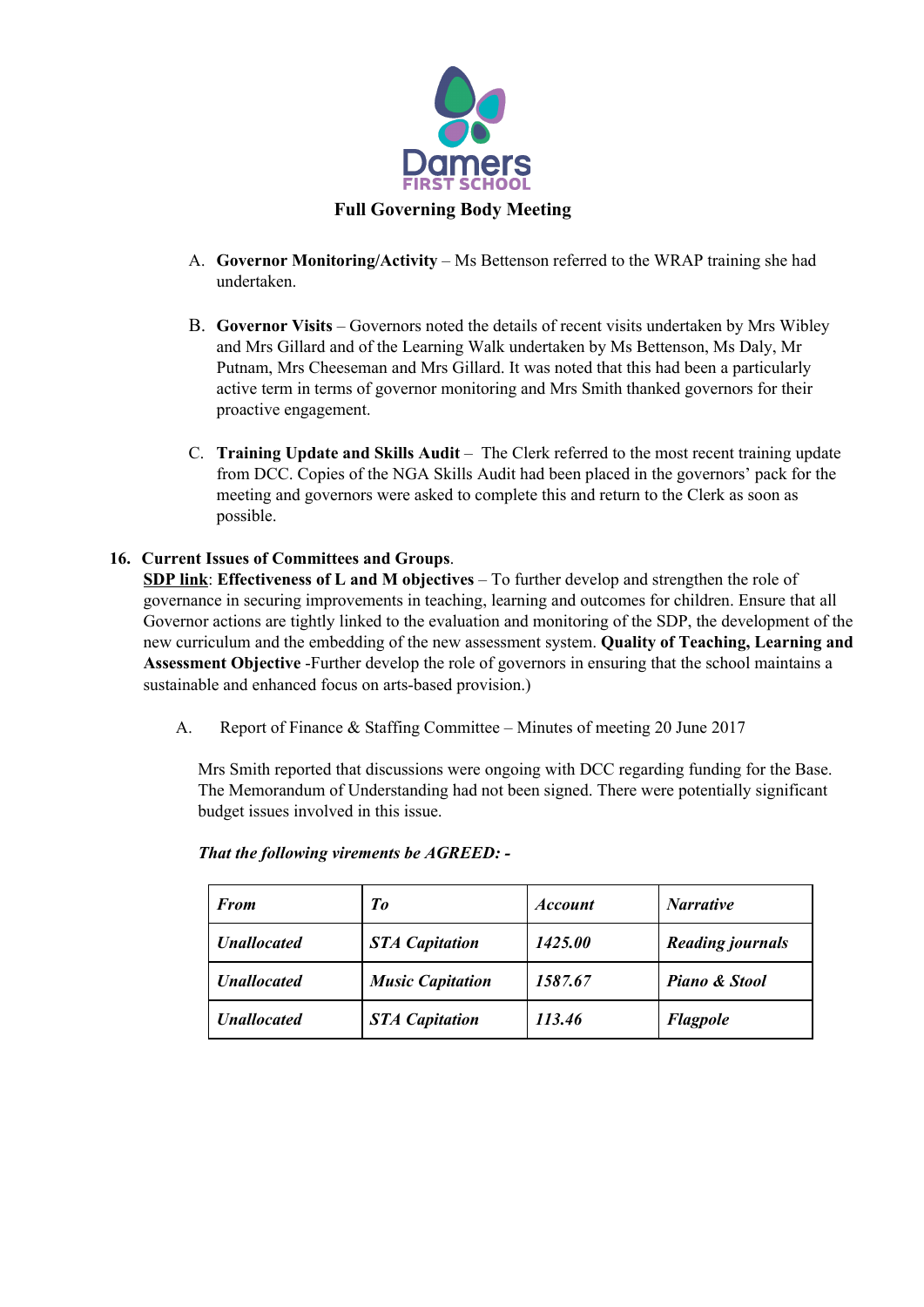

| <b><i>Unallocated</i></b> | <b>STA Capitation</b> | 2851.32       | <b>New School</b>        |
|---------------------------|-----------------------|---------------|--------------------------|
| <b><i>Unallocated</i></b> | <b>STA</b>            | 2516.48       | Library                  |
| <b><i>Unallocated</i></b> | <b>STA</b>            | 58.20         | <b>Village Show</b>      |
| <b><i>Unallocated</i></b> | ASS <sup>-</sup>      | <b>725.00</b> | <b>Assessment Papers</b> |
| <b><i>Unallocated</i></b> | <b>STA</b>            | 1745.00       | <b>Picnic Bench</b>      |
|                           |                       |               |                          |

- B. Report of Curriculum and Policies Committee Minutes of meeting 22 June 2017
- C. SIG Notes of meeting held on 28 June 2017

# **17. Appointment of Sub Committees and Dates for Meetings 2017/18**

*Governors AGREED to the re-appointment of the following sub committees and their memberships:-*

*A. the Curriculum and Policy Committee – Mrs Wibley, Mr Putnam, Ms Daly, Mrs Harvey, Mrs Moss and Mrs Smith.*

*B. the Finance and Staf ing Committee – Mrs Moss, Ms Bettenson, Mr Bracey, Mrs Cheeseman, Mrs Gillard, Mrs Harvey, Mrs Scott and Mrs Smith (1 vacancy)*

### *The dates and times for future meetings were AGREED.*

### **18. New School Update**

(SDP link: L and M objective – To further develop and strengthen the role of governance in securing improvements in teaching, learning and outcomes for children.)

Mrs Smith informed Governors that a post project appraisal meeting was due to be held before the end fo term. There were still many ongoing issues and each one was indicative of the way the project had been managed by DCC. On each issue it seemed to be a constant battle to ensure that the project team understood safeguarding issues and that there was clear communication about timelines and developments. Mrs Smith said that she had at times felt vulnerable and abandoned by the project team and had been left to deal with many issues by herself, particularly in the non-negotiable areas linked with safeguarding and health and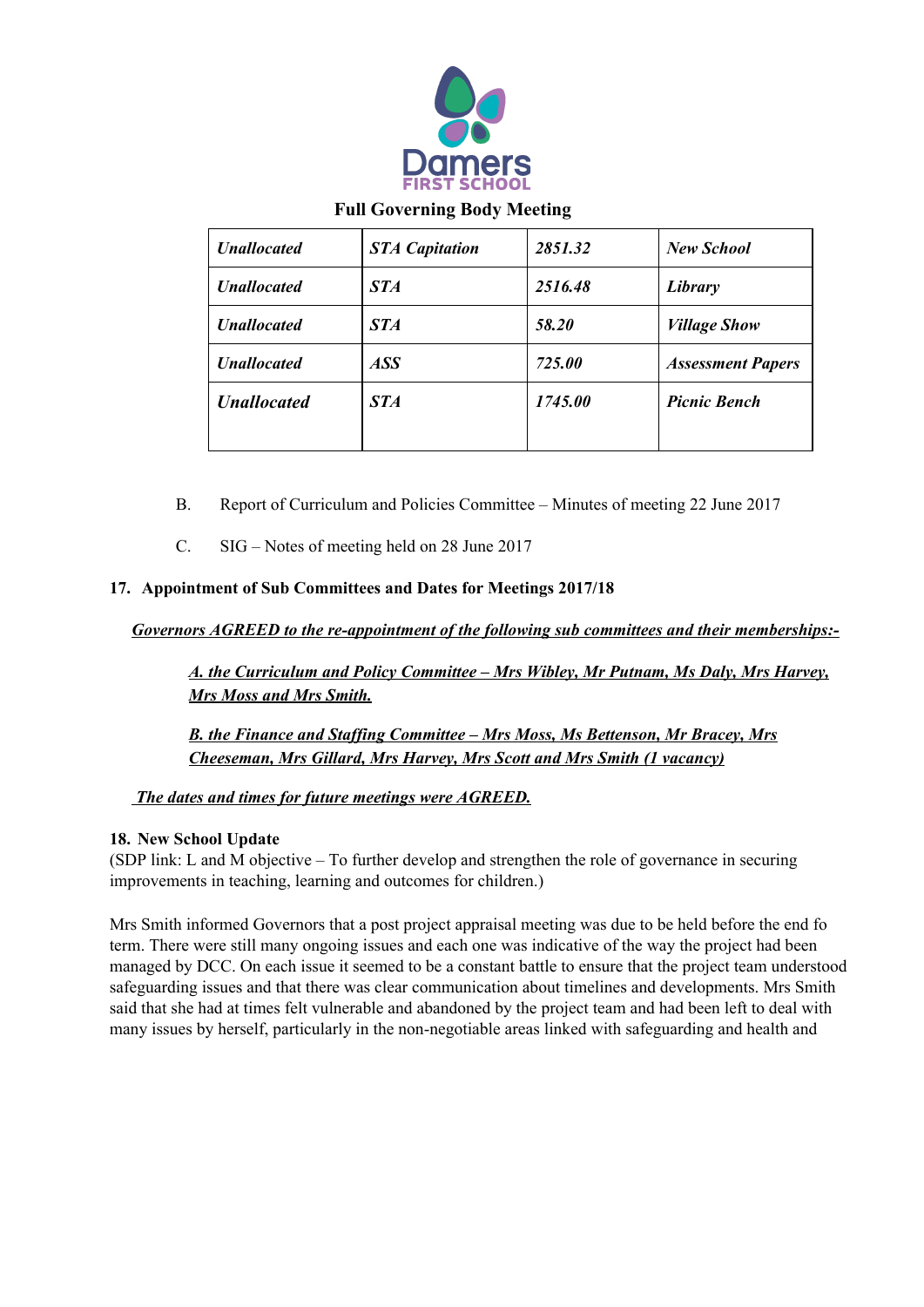

safety. This was in addition to a stressful day job and an imminent Ofsted inspection and had placed Mrs Smith under great strain at times. There had been limited support from DCC.

# **17. Date of Next Meeting of the FGB**

Governors noted that the date of the next meeting is Thursday 12 October 2017 at 6.00pm.

### **18. Any Other Urgent Business**

A. Year 3 Numbers – Mrs Smith informed Governors that DCC had asked the school if it could increase its Year 3 intake in September as there was an increase in numbers of children waiting for places in the Dorchester area. This would have an impact on all Year 3 classes. Given current class sizes and the significant needs within the Year 3 cohort it was agreed that agreement should not be given to take increased numbers whilst recognising that individual appeals might well be successful on specific grounds.

### **Governors AGREED to support this approach.**

The meeting closed at 8.30 pm.

Certified as a true record.

Chair …………………………… Date ……………………………. John Quinton, Clerk / Manager to Governors, 6 July 2017

### **DAMERS FIRST SCHOOL.**

### **Action Plan following the Full Governing Body meeting held on 6 July 2017**

| Action to be Taken                                                   | Minute No. | Members<br>Involved | <b>Suggested Completion</b><br>Date |
|----------------------------------------------------------------------|------------|---------------------|-------------------------------------|
| Report on the Business Plan and<br>Redundancy Policy and Procedures. | 9          | CS/JO               | October FGB                         |
| $\vert$ 2. SEF – EYFS Section report to next<br>meeting.             | 10         | CS/JO               | October FGB                         |
| $\vert$ 3. Accessibility Plan – report to next                       | 12B        | CS/JO               | October FGB                         |